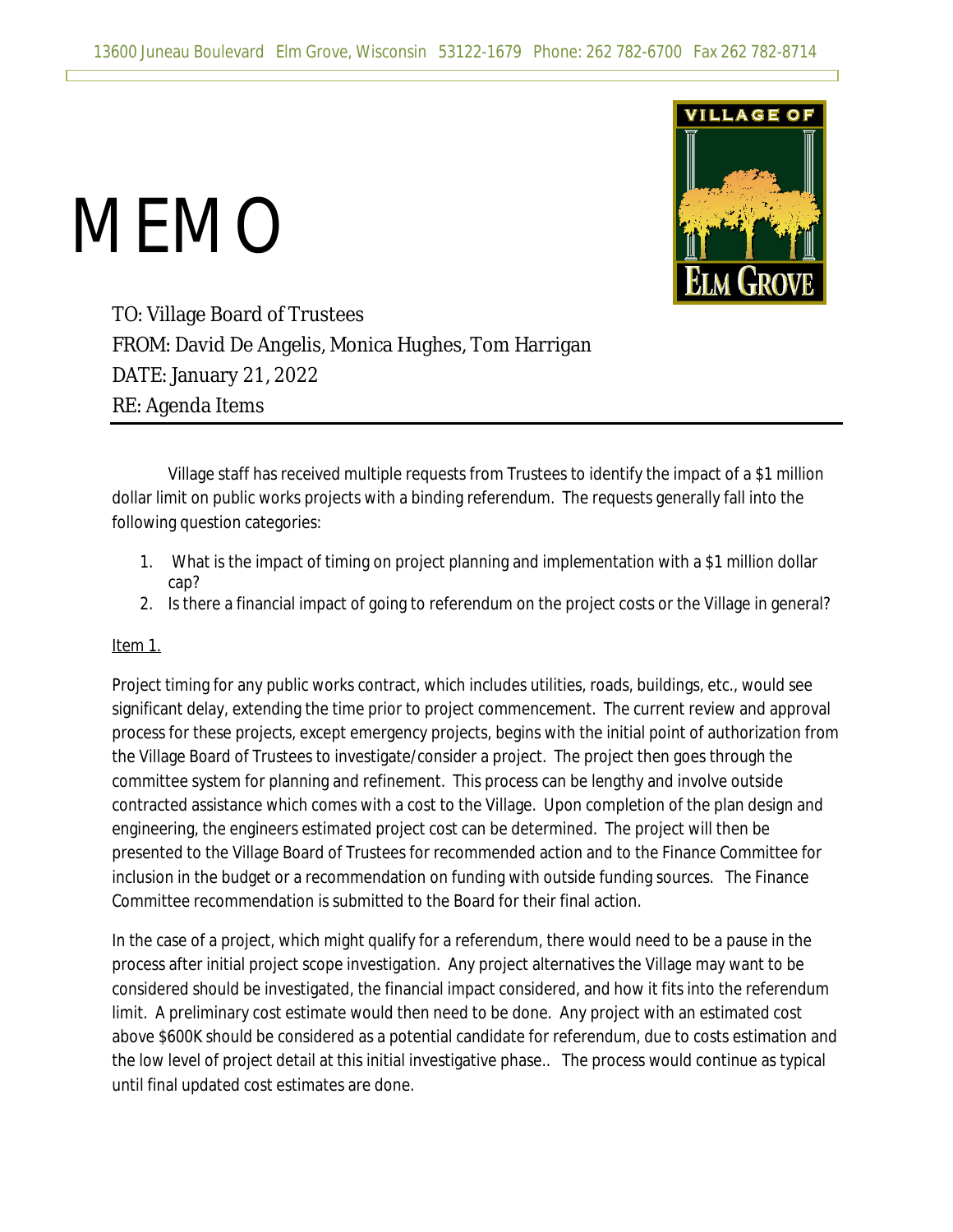A project estimated to be within 20% (\$800,000) of the referendum limit should then be prepared for referenda due to the volatile nature of bidding. At that point there would need to be an identification of the next available election for the purpose of holding the referendum. Any referendum needs to be initiated with an approved resolution by the Board of Trustees, with the exact language as to appear on the ballot, no later than 70 days prior to the election for submission to the County Clerk. There are potentially four elections in even years and two in odd years. The following is an approximation of dates as each is different due to actual election dates.

| <b>Election</b>           | <b>Resolution Due Date</b> |
|---------------------------|----------------------------|
| Spring Primary (February) | Mid-November               |
| Spring (April)            | Mid-February               |
| Fall Primary (August)*    | Mid-May*                   |
| Fall (November)*          | Mid-August *               |

\*Even numbered year only

There is always the opportunity to call a special election with the same 70 day notice, but those elections will cost between \$3000-\$4000<sup>1</sup> and require a substantial amount of public outreach, which typically results in a small voter turnout.

## Item 2.

As you can see from the above dates, depending on the timing of the project being moved forward, it could add 4-8 months to the approval timeline, depending on the election year. The other consideration is the bid timing for certain types of construction projects, such as bridges and roads. Due to contractor availability, these projects are usually bid for the upcoming year in the late fourth quarter of the prior year, or early first quarter for that year's work. Not meeting those bid times will often result in; no bids, bids not received from known quality contractors, and cost increases due to contractor demand or inflationary increase as a project is moved to a future year. As an example for any project delayed this year into next year it is currently being estimated at a minimum 8% increase in cost (See attached letter). Also attached is a spreadsheet of the most recent projects that would have been impacted by a \$1 million referendum as well as an explanation of recent financing impacts on the tax rate if it is necessary to add them to the tax levy.

Below are other questions that have been expressed concerning Village operations in light of a referendum limit. At this time the Village does not have the answers to the correct operating process within the referendum limitations.

- Since detailed design and engineering are part of every project contract and accurate pricing is not known until bids are received, how is the board to decide what should go to referendum? (The recently completed Splash Pad project was estimated to cost \$750,000 to \$800,000 but bids came in over \$1,000,000.)
- How does the Village perform necessary investigation and analysis to consider projects if we cannot spend money before selecting final designs and getting bids?
- What happens if a project proposal is not put to referendum but after approval and constructions has begun unforeseen circumstances push the expected cost over \$1,000,000?
- Some public works projects which benefit the Village as a whole could suffer referendum defeat due to geographic parochialism or other short term economic issues.

<sup>1</sup> Special Election cost estimates are based average election costs: Election Inspectors, ballot printing fees and postage (absentee ballots).